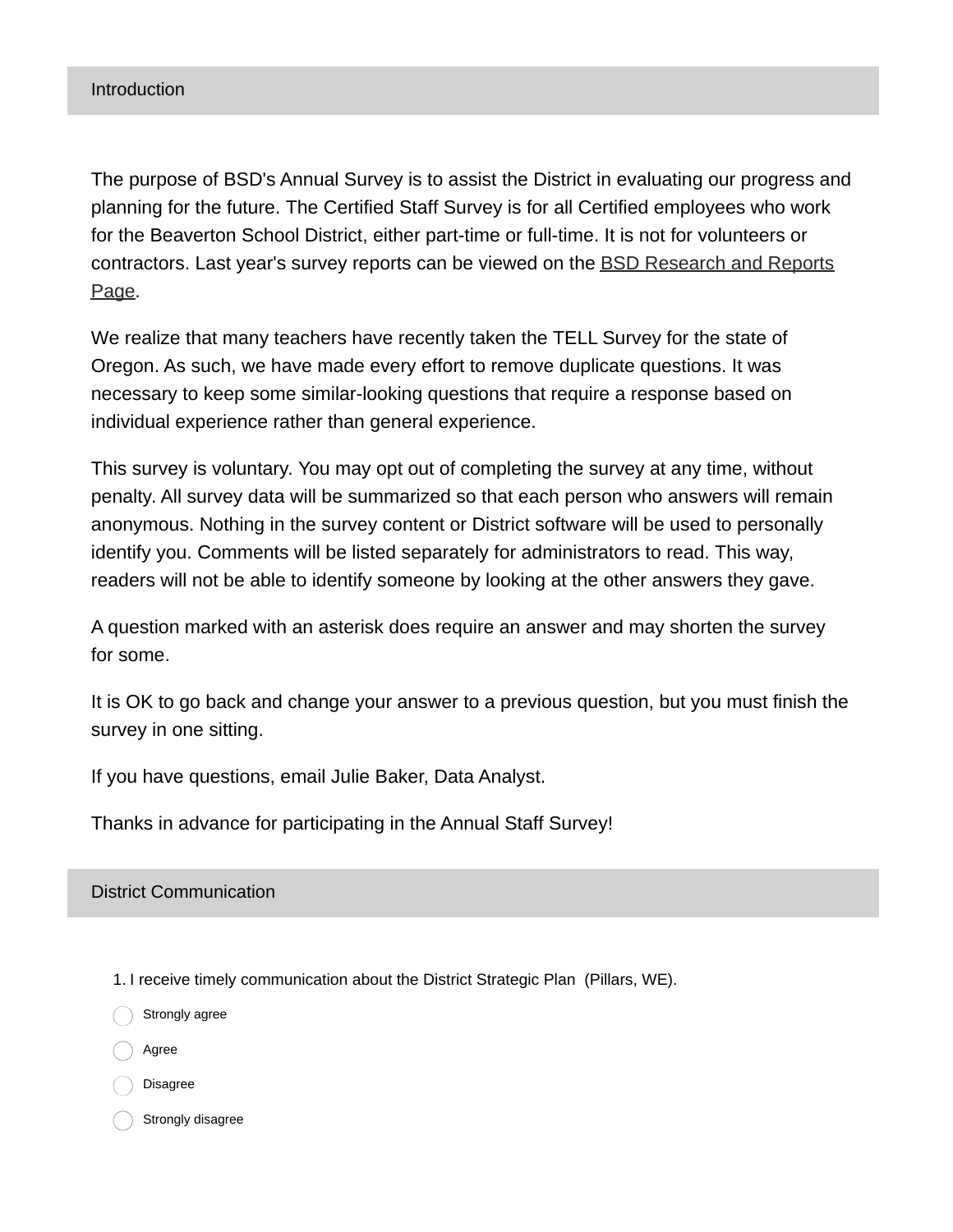#### District Comments--Optional

The purpose of the Annual Survey is to assist the District in planning for the future, and to make **the District more effective and equitable for staff and students. The administration hopes that you will be open and honest, because they want to learn from you.**

**While comments are optional, this is a chance for you to share your views without being identified. Do NOT give your name or any personally identifying characteristics in your responses (for example, "My name is Fredericka, I have a large tattoo of the Hindenburg, and I have something to say!").**

**Administrators will receive a copy of the comments, sent separately from the rest of the survey responses. Thematic and aggregated results (such as "55% of respondents mentioned the necessity of more salty snacks in the workroom in their comments") will be included in the upcoming 2017 Annual Survey Report.**

**If you have no comments, leave the boxes blank and select the "next" button to continue.**

2. Please share any suggestions you have about how to improve Beaverton School District communication.

#### 3. What would you say is going well in the District?

4. What recommendations do you have to improve the District?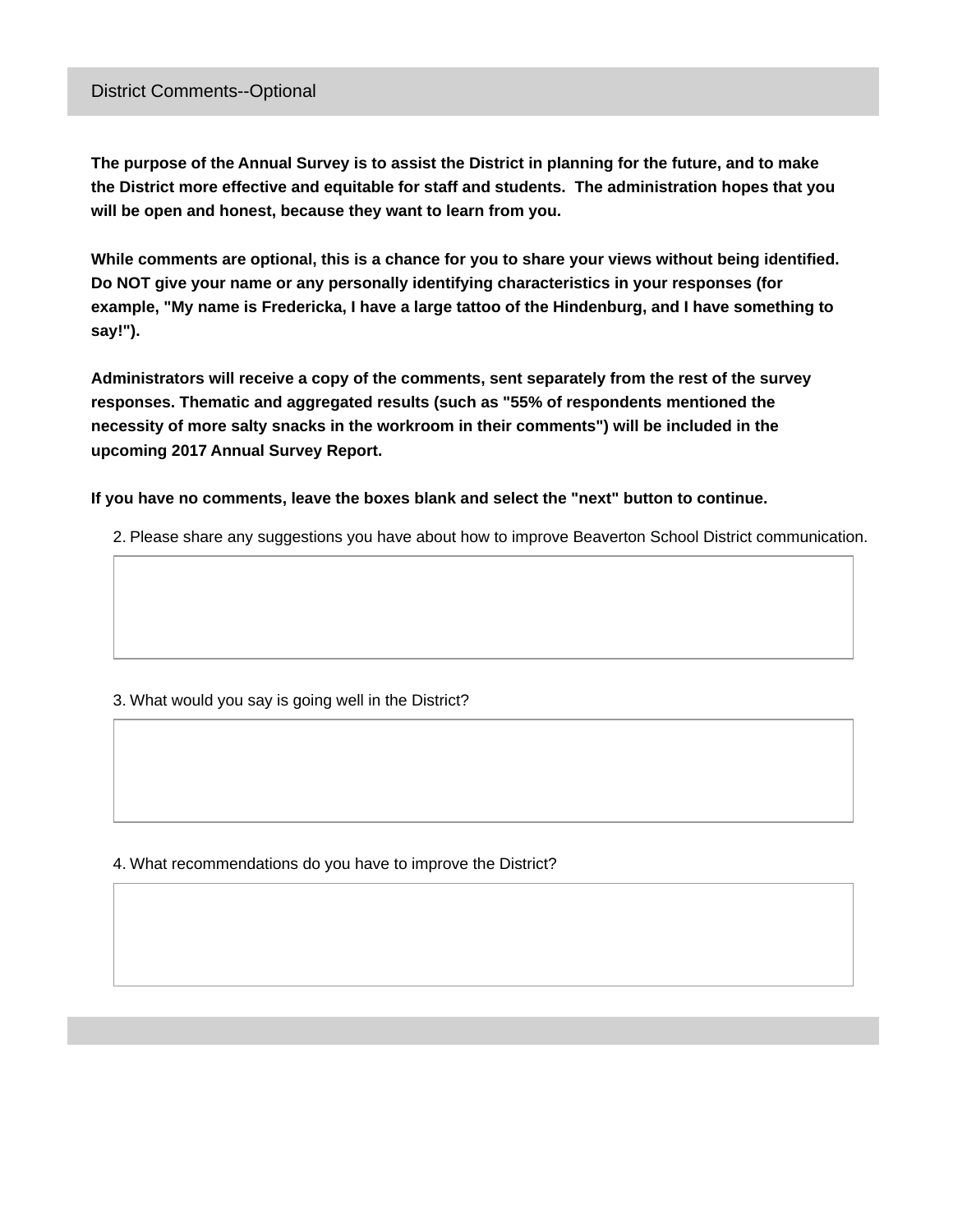5. Please rate the extent to which you agree with each statement below.

|                                                                                                               | <b>Strongly Agree</b> | Agree | <b>Disagree</b> | <b>Strongly Disagree</b> |
|---------------------------------------------------------------------------------------------------------------|-----------------------|-------|-----------------|--------------------------|
| I feel welcome and<br>accepted at my place of<br>work.                                                        |                       |       |                 |                          |
| I am well-informed about<br>what is going on in my<br>school or department.                                   |                       |       |                 |                          |
| There are opportunities<br>for my voice to be heard<br>in school-<br>wide/department-wide<br>decision making. |                       |       |                 |                          |
| I generally feel safe at<br>my school or<br>department this year.                                             |                       |       |                 |                          |
| <b>District Location</b>                                                                                      |                       |       |                 |                          |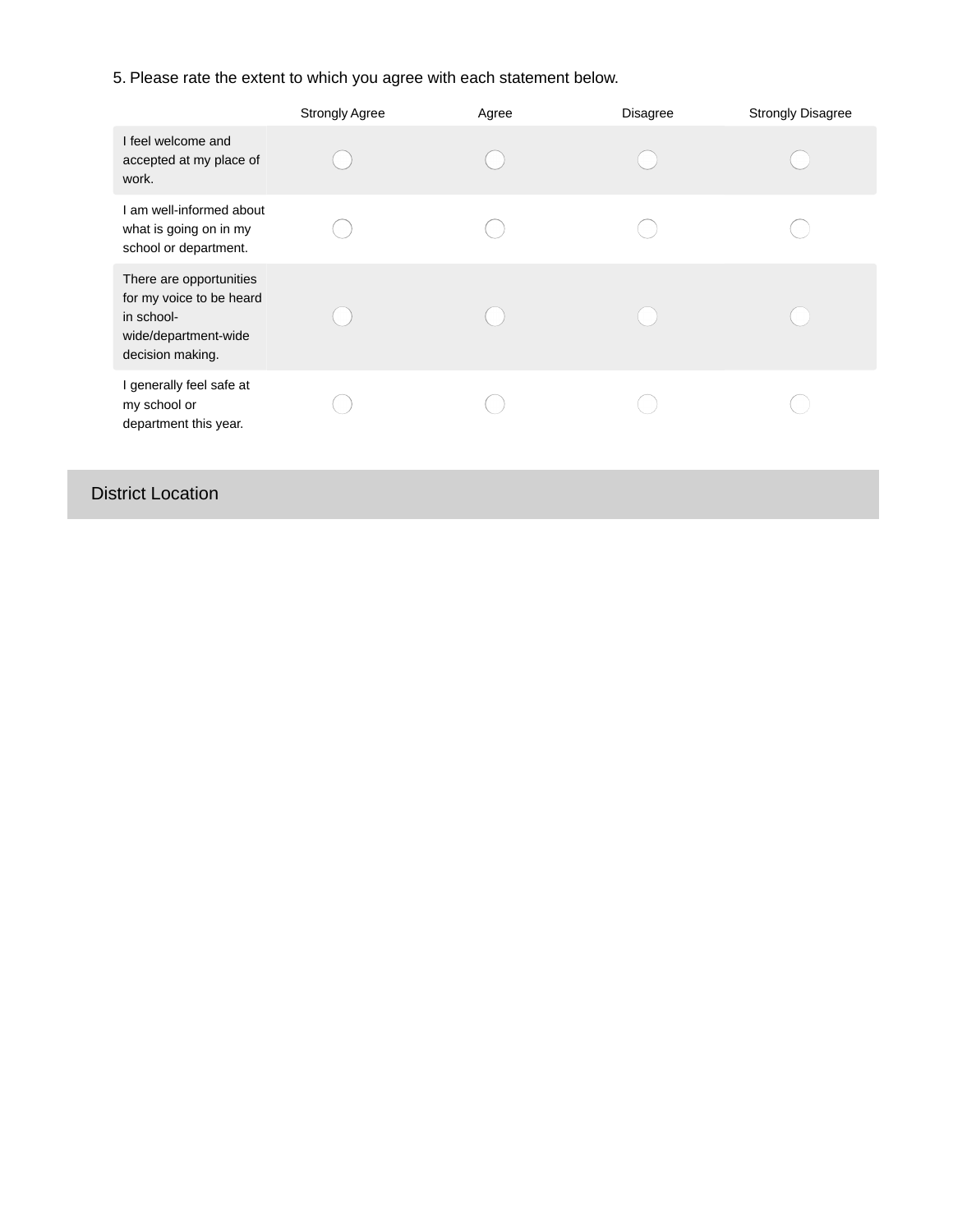6. For what school or District department do you work? (In the following list, schools appear first, followed \* by District categories.)

Note: if you work in more than one location and would like to respond to questions for both locations, you will have the opportunity to do so at the end of this survey. Pick the first location now, and the second location at the end of the first survey.

If you do not wish indicate your district location, please select "I prefer not to say." If you choose this option, your responses will not be included in the school or department level report that your administrator receives.

| <b>ACMA</b>               | Greenway             | Sato                             |
|---------------------------|----------------------|----------------------------------|
| Aloha                     | Hazeldale            | <b>Scholls Heights</b>           |
| Aloha-Huber Park          | Health and Science   | School of Science and Technology |
| <b>Barnes</b>             | <b>Highland Park</b> | Sexton Mtn                       |
| <b>Beaver Acres</b>       | Hiteon               | Southridge                       |
| Beaverton                 | <b>ISB</b>           | Springville                      |
| Bethany                   | Jacob Wismer         | Stoller                          |
| Bonny Slope               | Kinnaman             | Sunset                           |
| <b>Bridges Academy</b>    | McKay                | Terra Linda                      |
| Cedar Mill                | McKinley             | Vose                             |
| Cedar Park                | Meadow Park          | West TV                          |
| Chehalem                  | Montclair            | Westview                         |
| <b>Community School</b>   | Mountain View        | Whitford                         |
| Conestoga                 | Mountainside         | William Walker                   |
| Cooper Mountain           | Nancy Ryles          | ESL Welcome Center               |
| Early College High School | Oak Hills            | Human Resources                  |
| Elmonica                  | Passages             | Information and Technology       |
| Errol Hassell             | Raleigh Hills        | <b>Special Education</b>         |
| Findley                   | Raleigh Park         | Teaching and Learning            |
| Fir Grove                 | Ridgewood            | I prefer not to say              |
| <b>Five Oaks</b>          | Rock Creek           |                                  |
|                           |                      |                                  |

Other (please specify)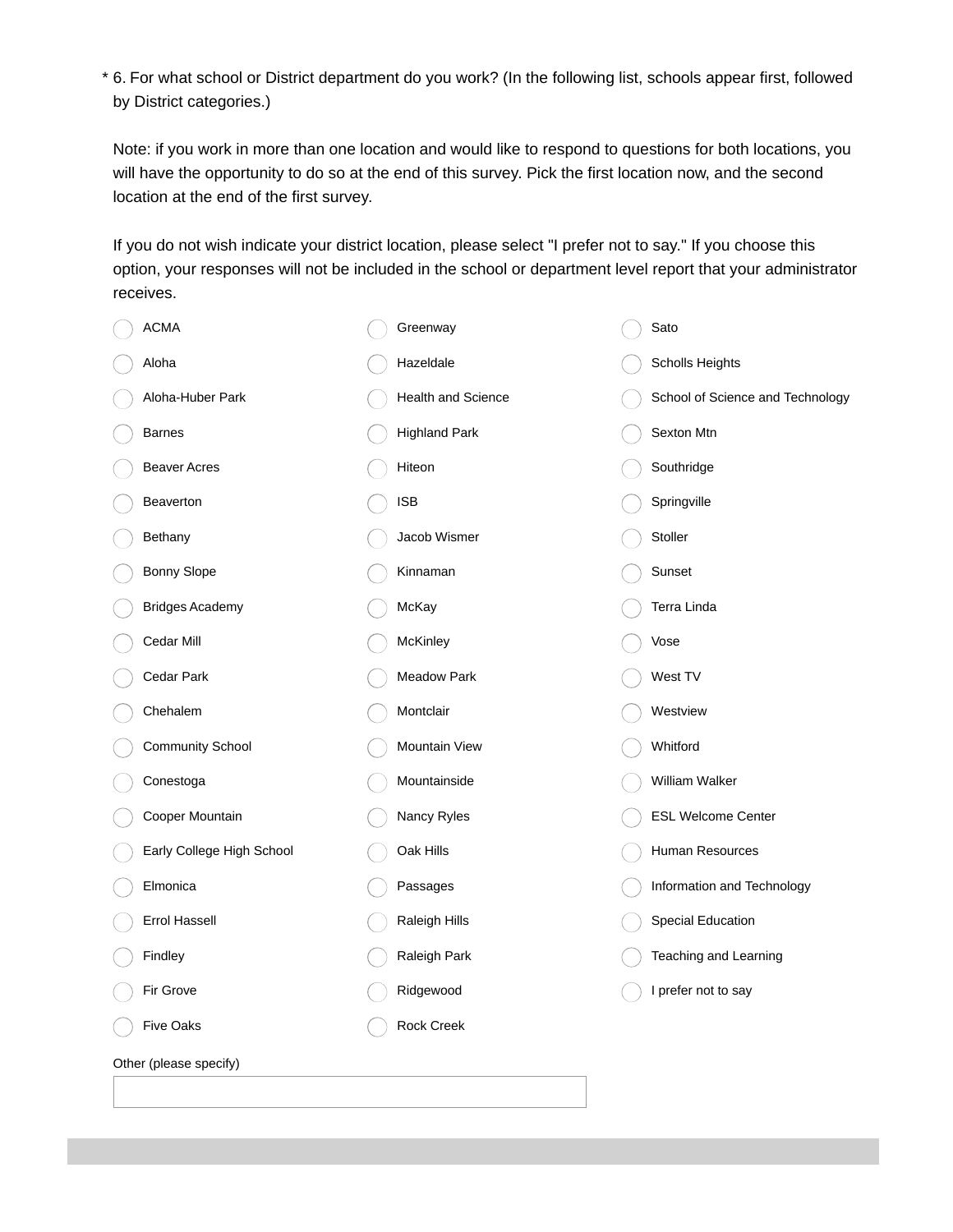\* 7. What is your primary teaching assignment?

Elementary self-contained English/Language Arts Humanities Math Science Social Science Other subjects I do not teach a subject

8. How frequently do you provide time for physical activity (brain breaks, etc.) during the classes that you \* teach?

Often Sometimes Seldom Never

The following questions ask about the use of instructional time. We realize that some subjects are not taught each week. If you did not teach a subject during the most recent week of school, please indicate that you spent 0 minutes.

How many minutes did you spend teaching each of the following subjects during the last full week of school?

#### 9. Math

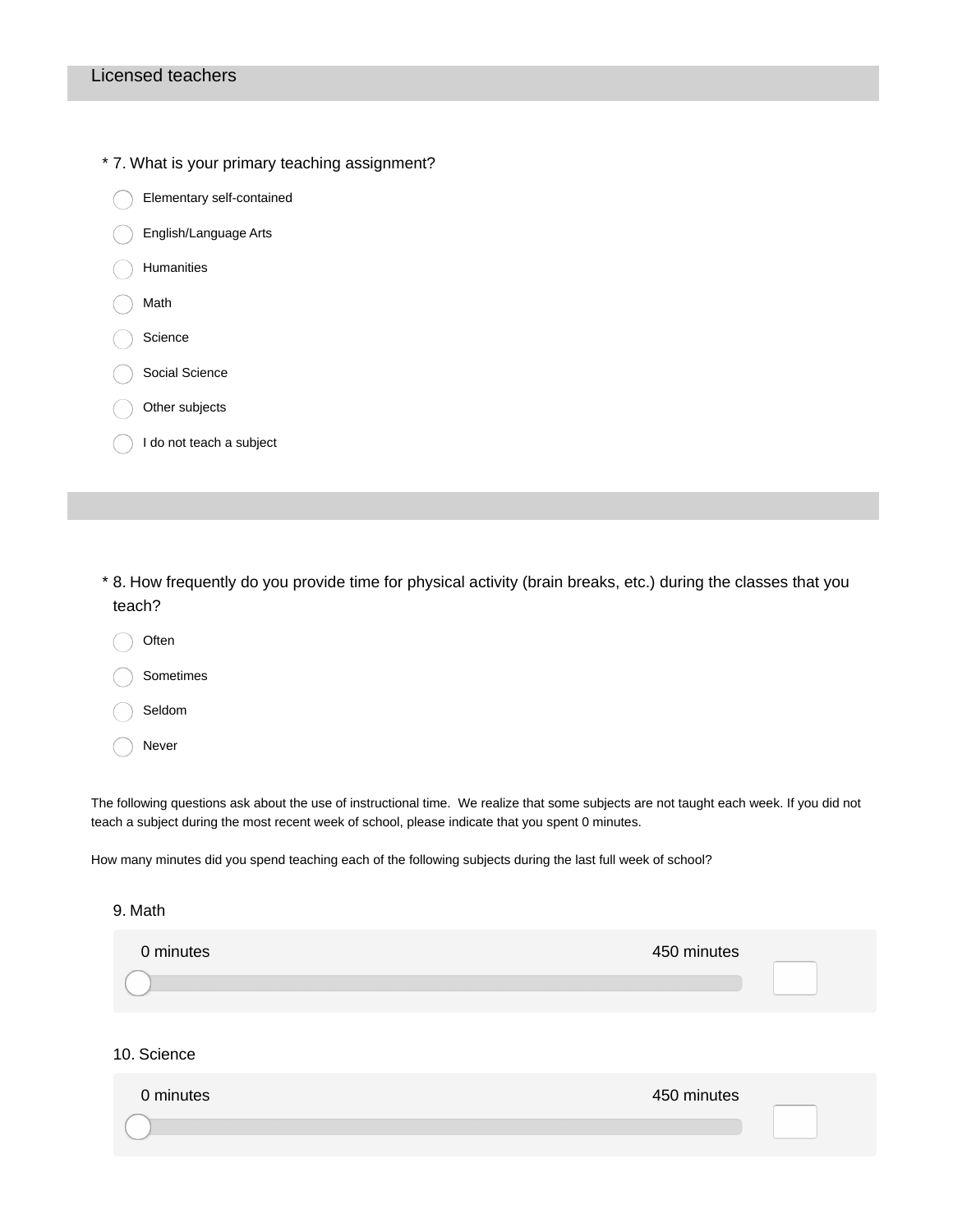#### 11. Social Studies

| 0 minutes | 450 minutes |
|-----------|-------------|
|           |             |

### 12. Health

| 0 minutes | 450 minutes |
|-----------|-------------|
|           |             |

### 13. Art

| 0 minutes | 450 minutes |
|-----------|-------------|
|           |             |

14. What resources do you use when planning and teaching each of the following subjects? Please select all that apply.

|                       | <b>School or District</b><br>provided resources<br>(Textbooks, printed<br>materials, etc.) | <b>TeacherSource</b> | Other online<br>resource | Self-created<br>curriculum | Other |
|-----------------------|--------------------------------------------------------------------------------------------|----------------------|--------------------------|----------------------------|-------|
| Math                  |                                                                                            |                      |                          |                            |       |
| Science               |                                                                                            |                      |                          |                            |       |
| <b>Social Studies</b> |                                                                                            |                      |                          |                            |       |
| Health                |                                                                                            |                      |                          |                            |       |
| Art                   |                                                                                            |                      |                          |                            |       |

15. Please rate your interest in receiving professional development related to each of the following content areas.

|                       |                 |            | Neither interested |               |                    |
|-----------------------|-----------------|------------|--------------------|---------------|--------------------|
|                       | Very Interested | Interested | nor disinterested  | Disinterested | Very Disinterested |
| Math                  |                 |            |                    |               |                    |
| Science               |                 |            |                    |               |                    |
| <b>Social Studies</b> |                 |            |                    |               |                    |
| Health                |                 |            |                    |               |                    |
| Art                   |                 |            |                    |               |                    |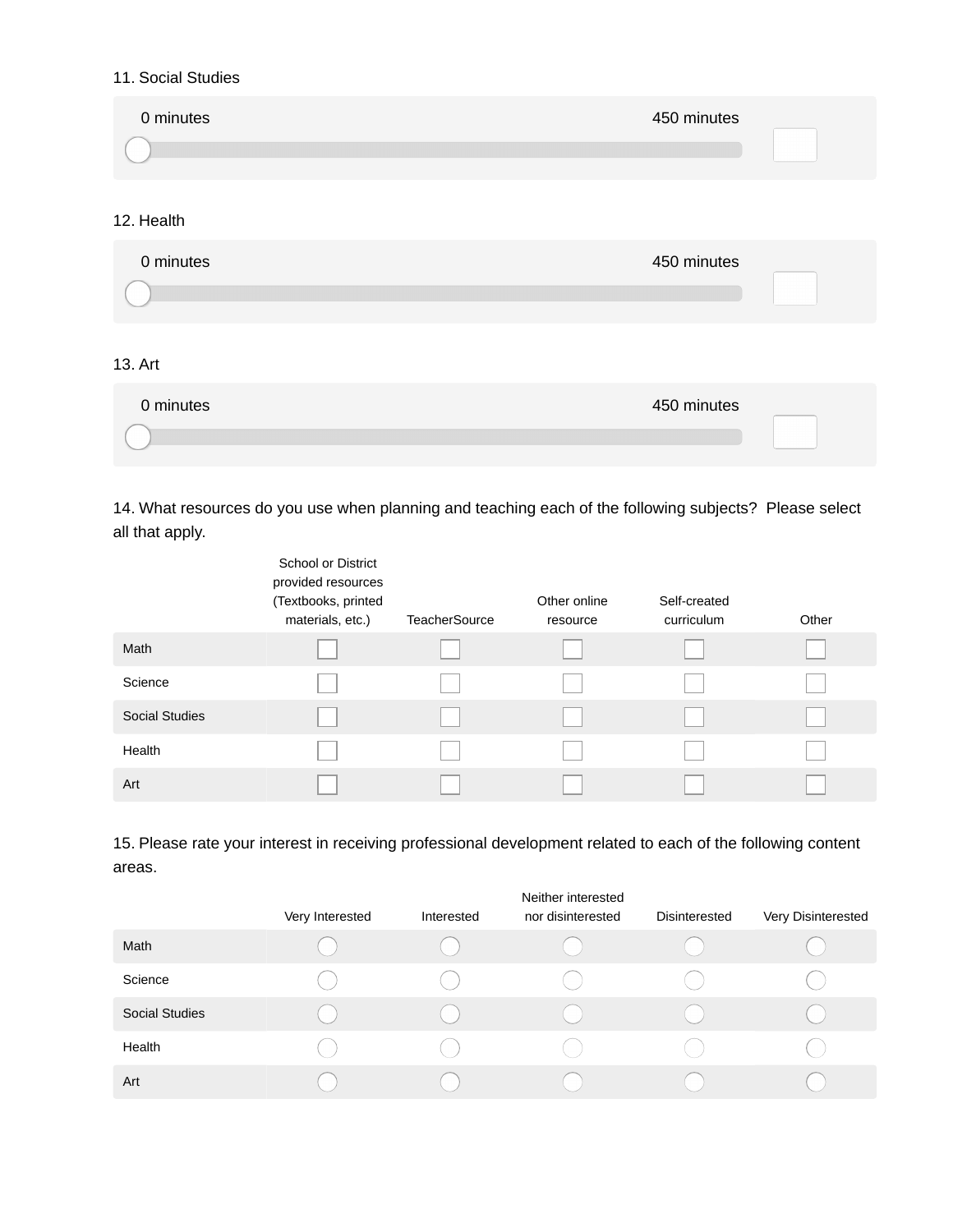16. How many minutes per **day** do you provide for students to move during instruction? Do not include recess or PE class. Think only about time that students are in your classroom.

| 0 minutes | 30 minutes |
|-----------|------------|
|           |            |
|           |            |

# Classroom Practices

17. I feel confident in my ability to...

|                                                                                    | Very confident | Somewhat confident | Not confident |
|------------------------------------------------------------------------------------|----------------|--------------------|---------------|
| Teach to the learning<br>targets assigned to my<br>grade level or content<br>area. |                |                    |               |
| Align assessments to my<br>grade level or content<br>area learning targets.        |                |                    |               |
| Use the formative<br>assessment process to<br>monitor and adjust my<br>classroom.  |                |                    |               |
| Collect evidence around<br>a learning target or group<br>of learning targets.      |                |                    |               |
| Accurately report student<br>achievement relative to<br>learning targets.          |                |                    |               |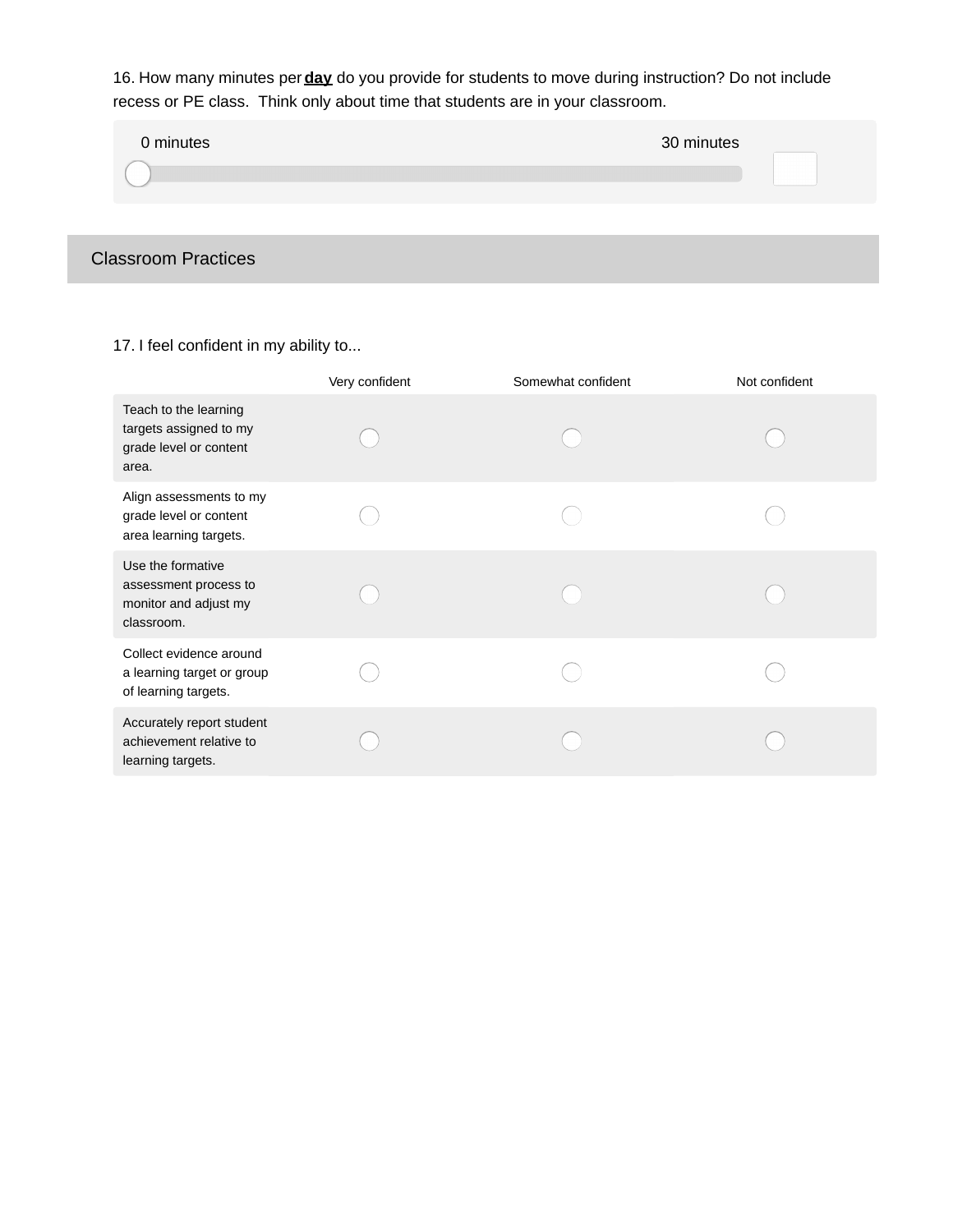#### 18. I feel confident in my ability to . . .

|                                                                                                                                                                   | Very confident | Somewhat confident | Not confident |
|-------------------------------------------------------------------------------------------------------------------------------------------------------------------|----------------|--------------------|---------------|
| Provide SIOP (Sheltered<br><b>Instruction Observation</b><br>Protocol) strategies for<br>ELL students.                                                            |                |                    |               |
| Differentiate instruction,<br>including directed<br>support for both<br>struggling and advanced<br>learners that meets<br>individual students'<br>learning needs. |                |                    |               |
| Use data to identify<br>student learning needs<br>and implement<br>instruction.                                                                                   |                |                    |               |
| Integrate technology into<br>instruction.                                                                                                                         |                |                    |               |
| Use culturally relevant<br>teaching practices.                                                                                                                    |                |                    |               |
|                                                                                                                                                                   |                |                    |               |

## Collaboration and Evaluation

19. I have sufficient time to collaborate with my colleagues.

| Strongly agree |  |
|----------------|--|
|                |  |

agree

Disagree

Strongly disagree

20. The 5D+ Instructional Framework and the feedback I have received from my principal on the framework has helped me improve my instructional practices.

Strongly agree

Agree

Disagree

Strongly disagree

### Professional Development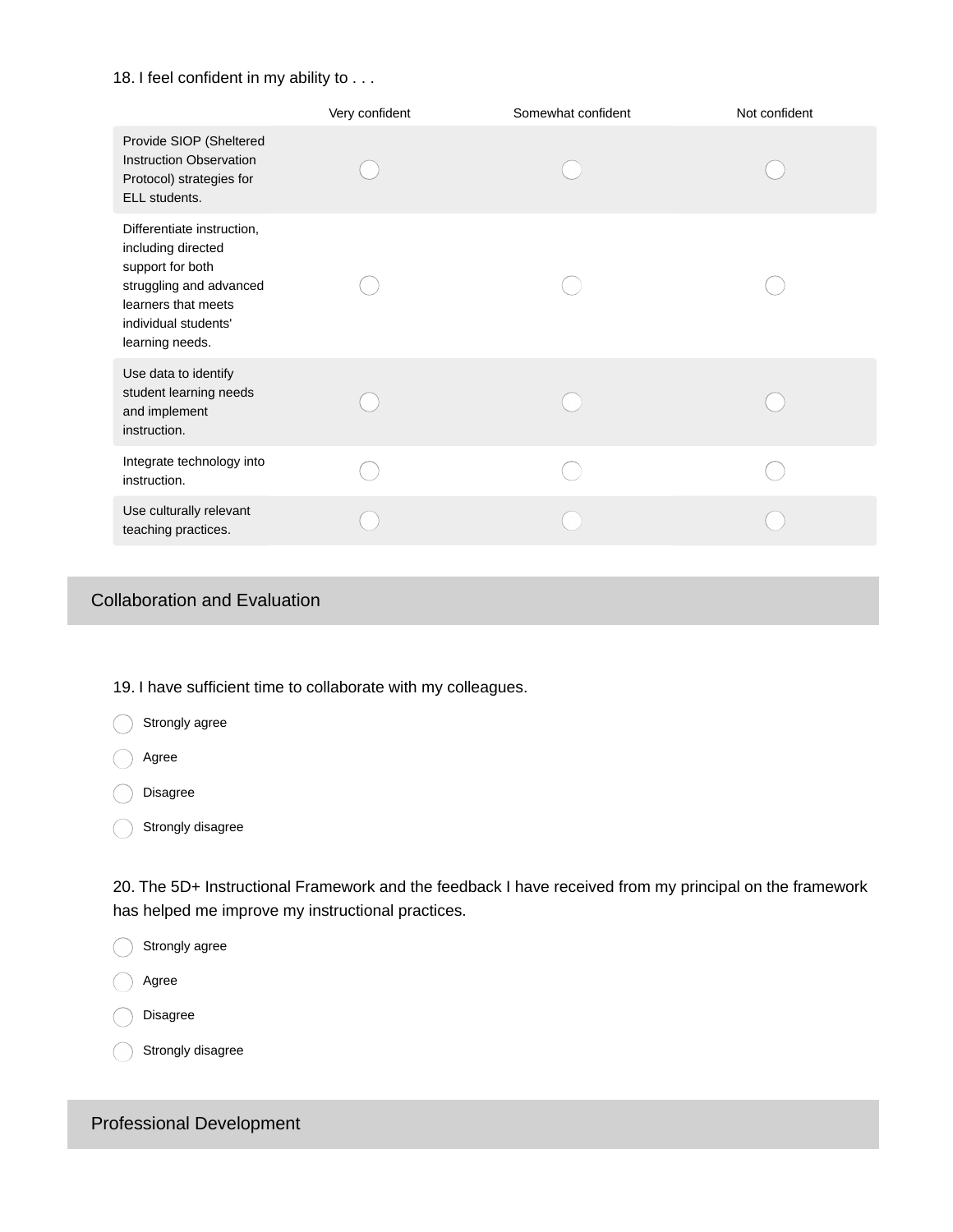21. The district-level professional development I participated in this year has improved my instructional practice.

- Strongly agree
- Agree
- Disagree
- Strongly disagree

22. The school-level professional development I participated in this year has improved my instructional practice.

- Strongly agree
- Agree
- Disagree
- Strongly disagree
- 23. Please state whether you agree or disagree with the following statements.

|                                                                                                                  | <b>Strongly Agree</b> | Agree | <b>Disagree</b> | <b>Strongly Disagree</b> | I do not participate<br>in Wednesday<br>collaboration and<br>professional<br>development. |
|------------------------------------------------------------------------------------------------------------------|-----------------------|-------|-----------------|--------------------------|-------------------------------------------------------------------------------------------|
| Wednesday teacher-<br>directed collaboration is<br>improving my practice.                                        |                       |       |                 |                          |                                                                                           |
| Wednesday<br>administrator-directed<br>collaboration is<br>improving my practice.                                |                       |       |                 |                          |                                                                                           |
| Wednesday Week 3<br>professional<br>development is<br>improving my practice.                                     |                       |       |                 |                          |                                                                                           |
| The performance of my<br>students has improved<br>as a result of having time<br>to collaborate with my<br>peers. |                       |       |                 |                          |                                                                                           |

#### 24. Please add any comments on Wednesday Early Release professional development. (Optional.)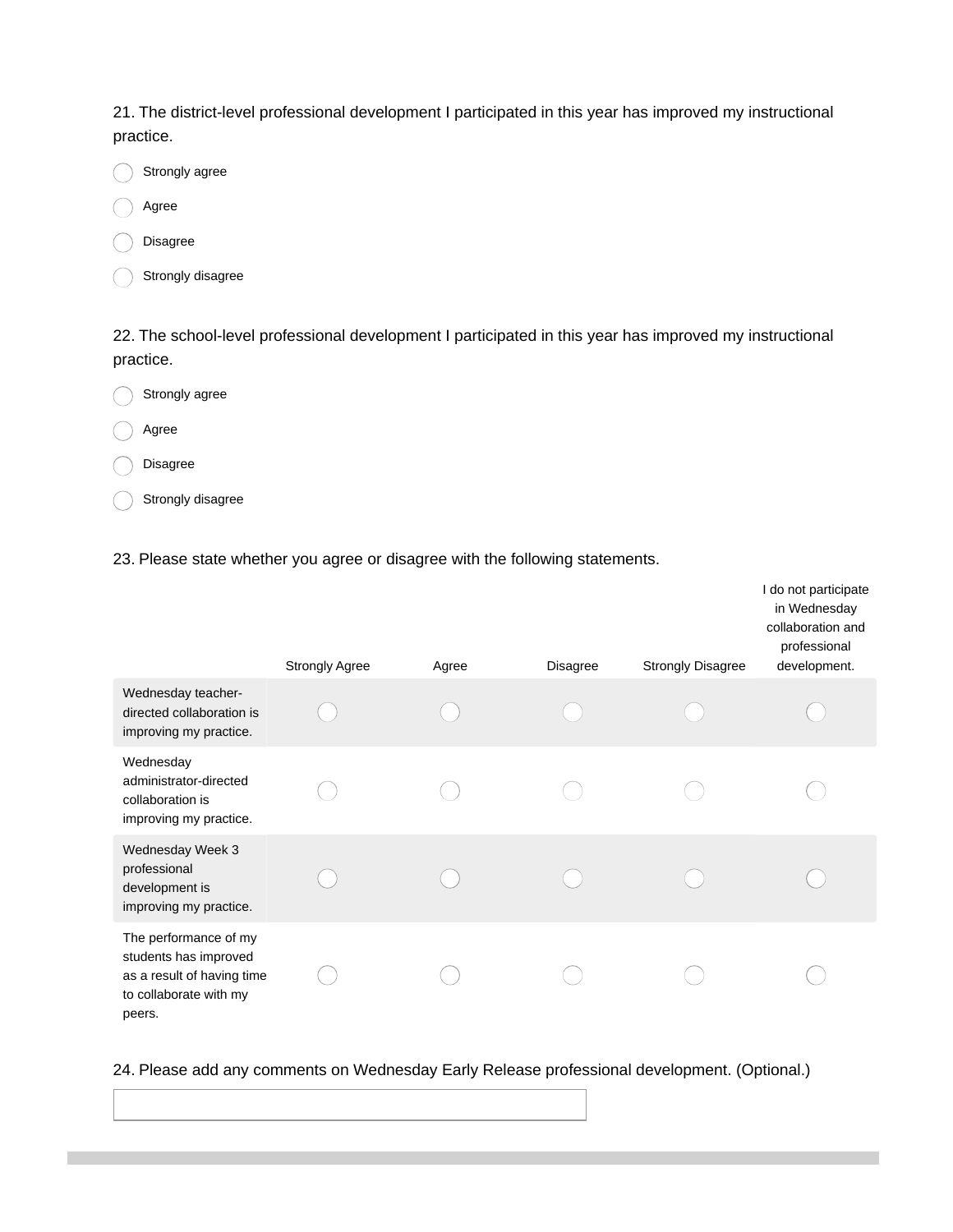#### **Technology**

- 25. My school has the necessary technology available to support my work.
- 0 Strongly agree
- Agree
- Disagree
- Strongly disagree
- 26. I have easy access to data to identify student learning needs and monitor student growth.
- Strongly agree
- Agree
- Disagree
- Strongly disagree

### Workplace Satisfaction

- 27. Overall, I am satisfied with my work environment.
- Strongly agree
- Agree
- Disagree
- $\bigcirc$  Strongly disagree
- 28. What grade would you give your own school or District department for the quality of its work?
- $\bigcap$  A
- $\bigcirc$  B
- $\bigcirc$  c
- $\bigcirc$  D
- $\bigcirc$  F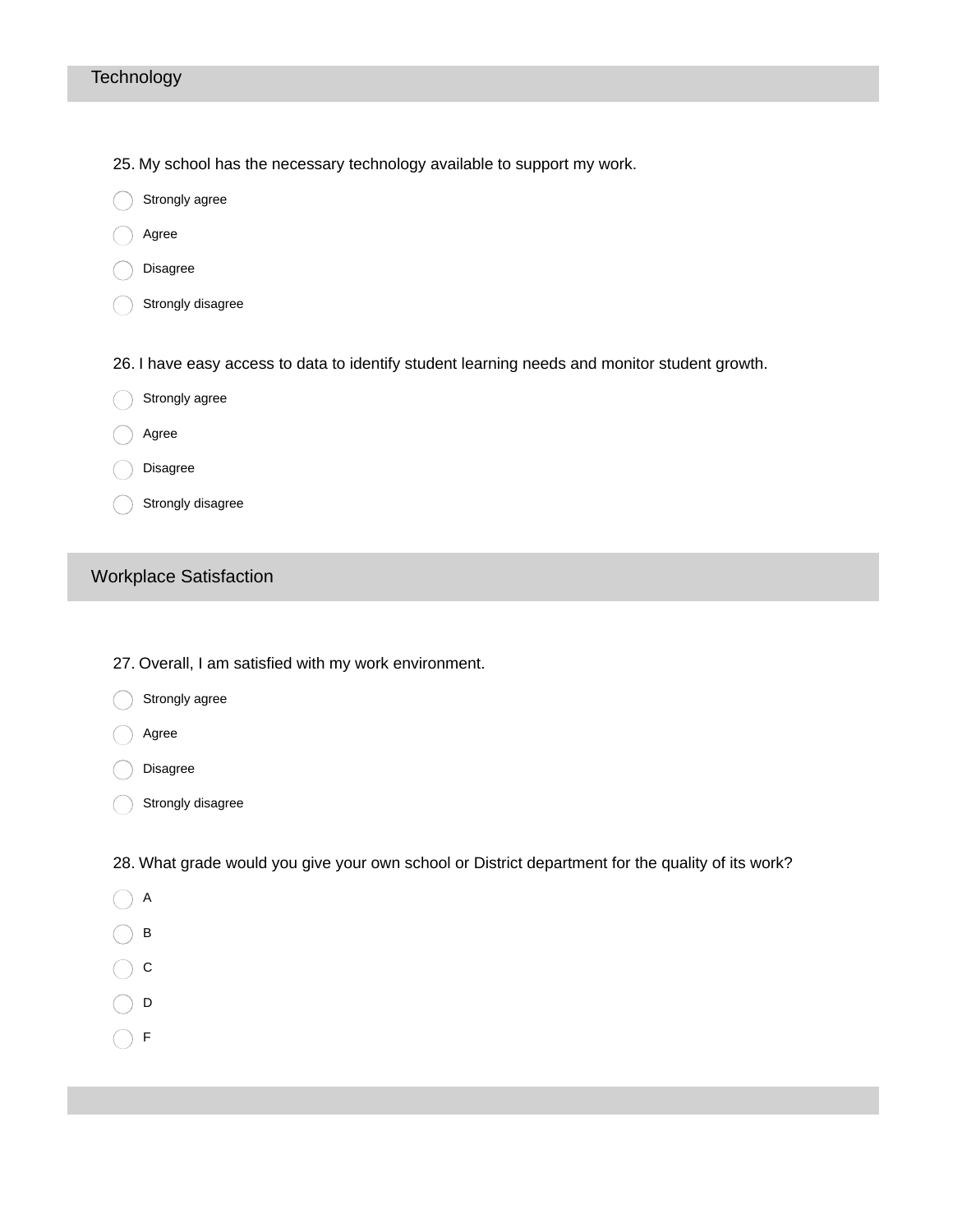29. Do you work in more than one building or department?

Yes, I work in a second building or department

No, I only work in one building or department

Second workplace BSD survey

**This section is for employees who work in a second location and would like to respond to the** survey for that building. If you do not wish to continue the survey, select "prev" to go back to the **previous screen, then "no" to conclude the survey.**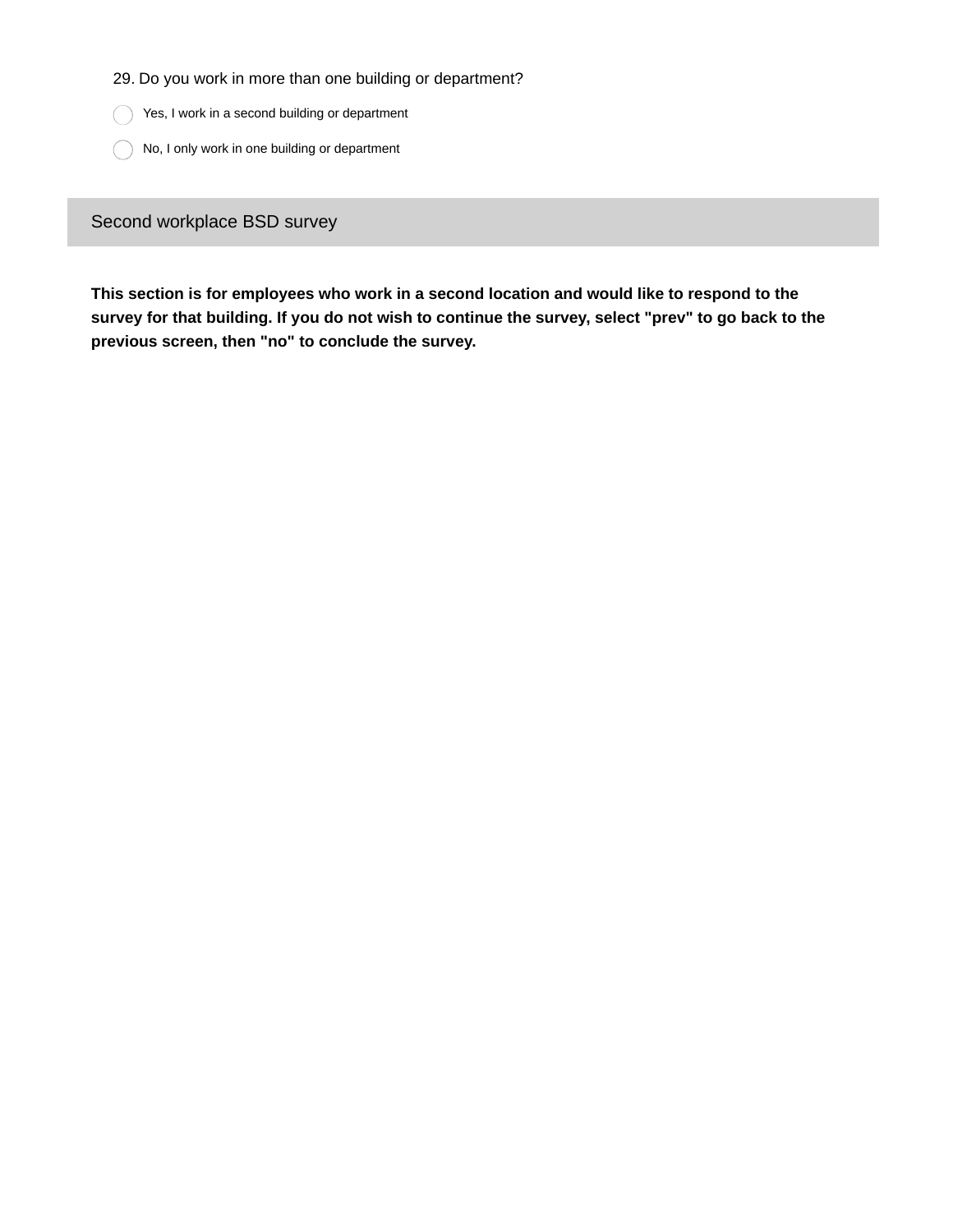30. For what school or District department do you work? (In the following list, schools appear first, followed \* by District categories.)

Note: Pick your second location now.

If you do not wish indicate your district location, please select "I prefer not to say." If you choose this option, your responses will not be included in the school or department level report that your administrator receives.

| <b>ACMA</b>               | Greenway             | Sato                             |
|---------------------------|----------------------|----------------------------------|
| Aloha                     | Hazeldale            | Scholls Heights                  |
| Aloha-Huber Park          | Health and Science   | School of Science and Technology |
| <b>Barnes</b>             | <b>Highland Park</b> | Sexton Mtn                       |
| <b>Beaver Acres</b>       | Hiteon               | Southridge                       |
| Beaverton                 | <b>ISB</b>           | Springville                      |
| Bethany                   | Jacob Wismer         | Stoller                          |
| Bonny Slope               | Kinnaman             | Sunset                           |
| <b>Bridges Academy</b>    | McKay                | Terra Linda                      |
| Cedar Mill                | McKinley             | Vose                             |
| Cedar Park                | Meadow Park          | West TV                          |
| Chehalem                  | Montclair            | Westview                         |
| <b>Community School</b>   | Mountain View        | Whitford                         |
| Conestoga                 | Mountainside         | William Walker                   |
| Cooper Mountain           | Nancy Ryles          | ESL Welcome Center               |
| Early College High School | Oak Hills            | Human Resources                  |
| Elmonica                  | Passages             | Information and Technology       |
| Errol Hassell             | Raleigh Hills        | <b>Special Education</b>         |
| Findley                   | Raleigh Park         | Teaching and Learning            |
| Fir Grove                 | Ridgewood            | I prefer not to say              |
| <b>Five Oaks</b>          | Rock Creek           |                                  |
| Other (please specify)    |                      |                                  |
|                           |                      |                                  |

Class Subject 2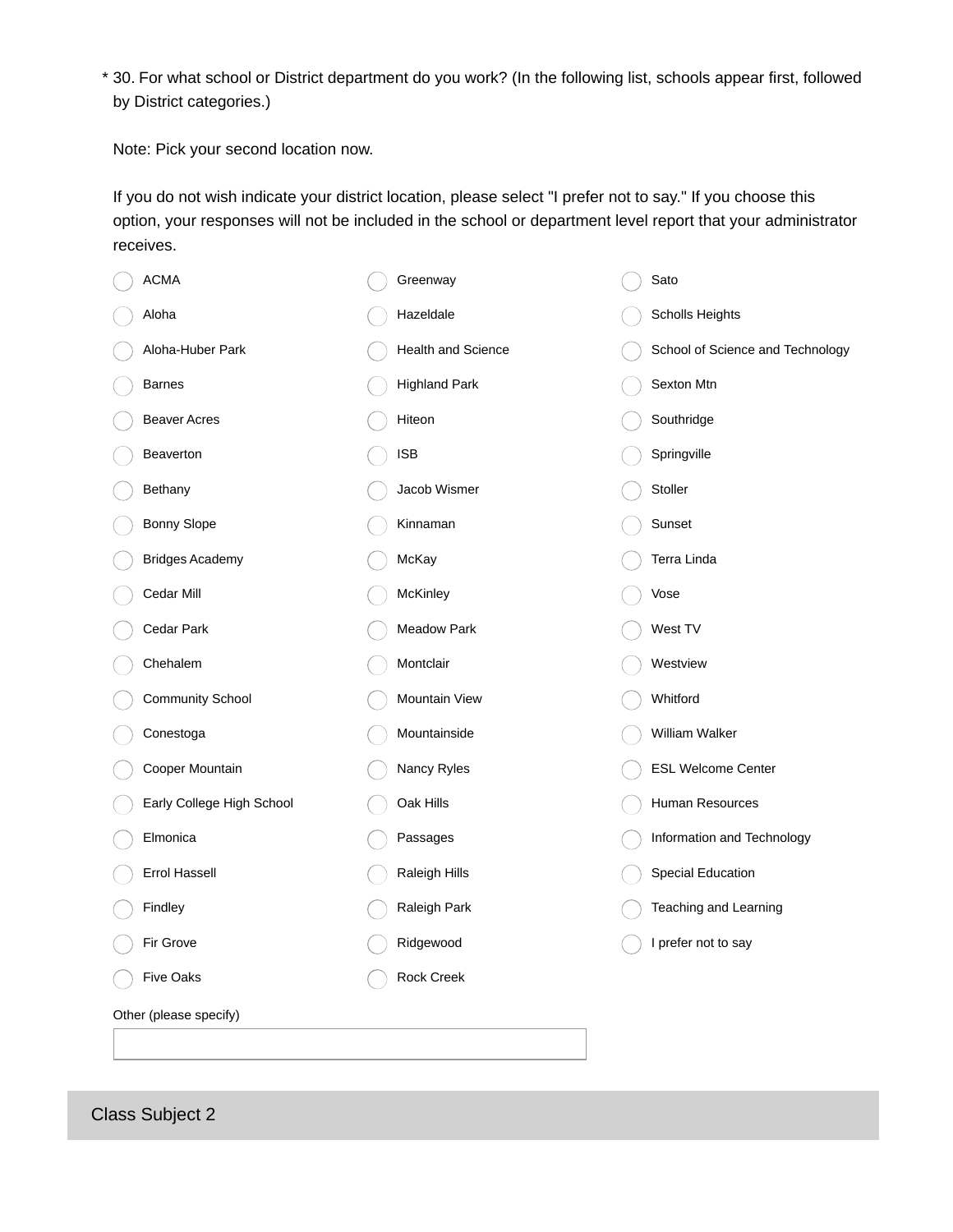### \* 31. What is your primary teaching assignment?

|                | Elementary self-contained |
|----------------|---------------------------|
|                | English/Language Arts     |
| Humanities     |                           |
| Math           |                           |
| Science        |                           |
| Social Science |                           |
| Other subjects |                           |
|                | I do not teach a subject  |

The following questions ask about the use of instructional time. We realize that some subjects are not taught each week. If you did not teach a subject during the most recent week of school, please indicate that you spent 0 minutes.

How many minutes did you spend teaching each of the following subjects during the last full week of school?

#### 32. Math

| 0 minutes          | 450 minutes |  |
|--------------------|-------------|--|
| 33. Science        |             |  |
| 0 minutes          | 450 minutes |  |
| 34. Social Studies |             |  |
| 0 minutes          | 450 minutes |  |
| 35. Health         |             |  |
| 0 minutes          | 450 minutes |  |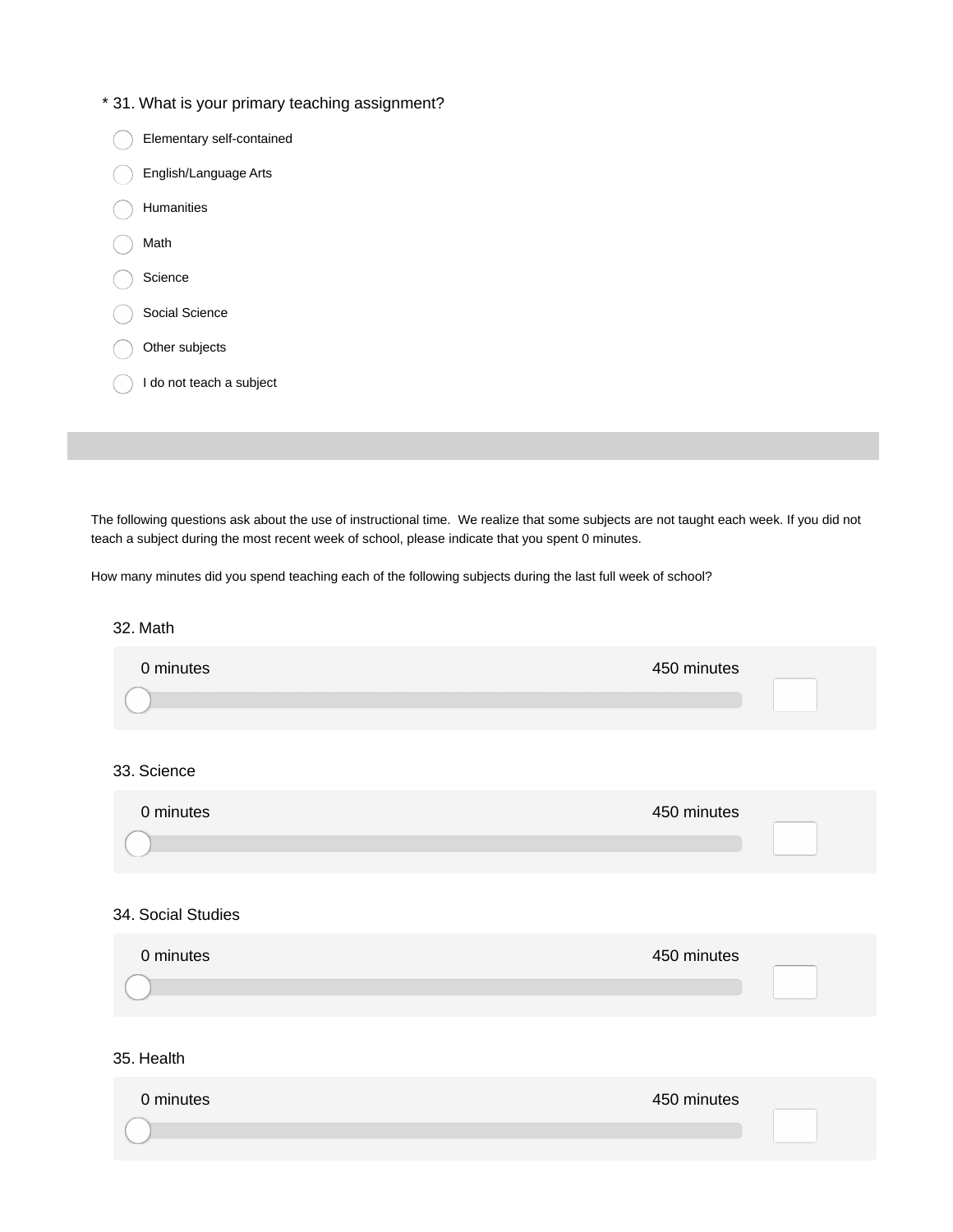36. Art

| 0 minutes | 450 minutes |
|-----------|-------------|
|           |             |

37. What resources do you use when planning and teaching each of the following subjects? Please select all that apply.

|                       | <b>School or District</b><br>provided resources<br>(Textbooks, printed<br>materials, etc.) | <b>TeacherSource</b> | Other online<br>resource | Self-created<br>curriculum | Other |
|-----------------------|--------------------------------------------------------------------------------------------|----------------------|--------------------------|----------------------------|-------|
| Math                  |                                                                                            |                      |                          |                            |       |
| Science               |                                                                                            |                      |                          |                            |       |
| <b>Social Studies</b> |                                                                                            |                      |                          |                            |       |
| Health                |                                                                                            |                      |                          |                            |       |
| Art                   |                                                                                            |                      |                          |                            |       |

38. Please rate your interest in receiving professional development related to each of the following content areas.

|                       | Very Interested | Interested | Neither interested<br>nor disinterested | Disinterested | Very Disinterested |
|-----------------------|-----------------|------------|-----------------------------------------|---------------|--------------------|
| Math                  |                 |            |                                         |               |                    |
| Science               |                 |            |                                         |               |                    |
| <b>Social Studies</b> |                 |            |                                         |               |                    |
| Health                |                 |            |                                         |               |                    |
| Art                   |                 |            |                                         |               |                    |
|                       |                 |            |                                         |               |                    |

Classroom Practices 2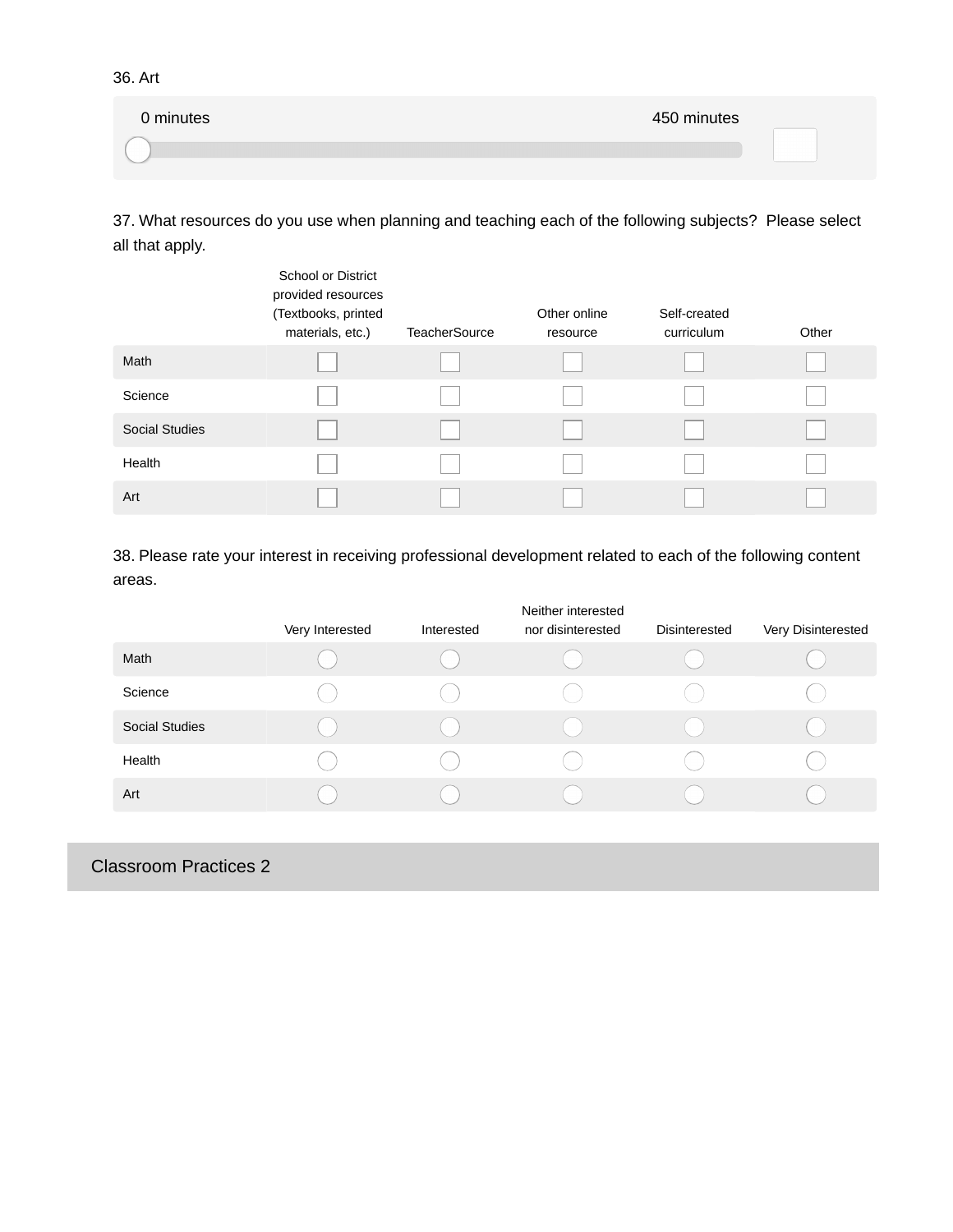### 39. I feel confident in my ability to...

|                                                                                     | Very confident | Somewhat confident | Not confident |
|-------------------------------------------------------------------------------------|----------------|--------------------|---------------|
| Teach to the learning<br>targets assigned to my<br>grade level or content<br>area.  |                |                    |               |
| Align assessments to my<br>grade level or content<br>area learning targets.         |                |                    |               |
| Use the formative<br>assessment process to<br>monitor and adjust my<br>instruction. |                |                    |               |
| Collect evidence around<br>a learning target or group<br>of learning targets.       |                |                    |               |
| Accurately report student<br>achievement relative to<br>learning targets.           |                |                    |               |

### 40. I feel confident in my ability to. . .

|                                                                                                                                                                  | Very confident | Somewhat confident | Not confident |  |
|------------------------------------------------------------------------------------------------------------------------------------------------------------------|----------------|--------------------|---------------|--|
| Provide SIOP (Sheltered<br><b>Instruction Observation</b><br>Protocol) strategies for<br><b>ELL</b> students                                                     |                |                    |               |  |
| Differentiate instruction,<br>including directed<br>support for both<br>struggling and advanced<br>learners that meets<br>individual students'<br>learning needs |                |                    |               |  |
| Use data to identify<br>student learning needs<br>and implement<br>instruction                                                                                   |                |                    |               |  |
| Integrate technology into<br>instruction                                                                                                                         |                |                    |               |  |
| Use culturally relevant<br>teaching practices                                                                                                                    |                |                    |               |  |

# Collaboration and Evaluation 2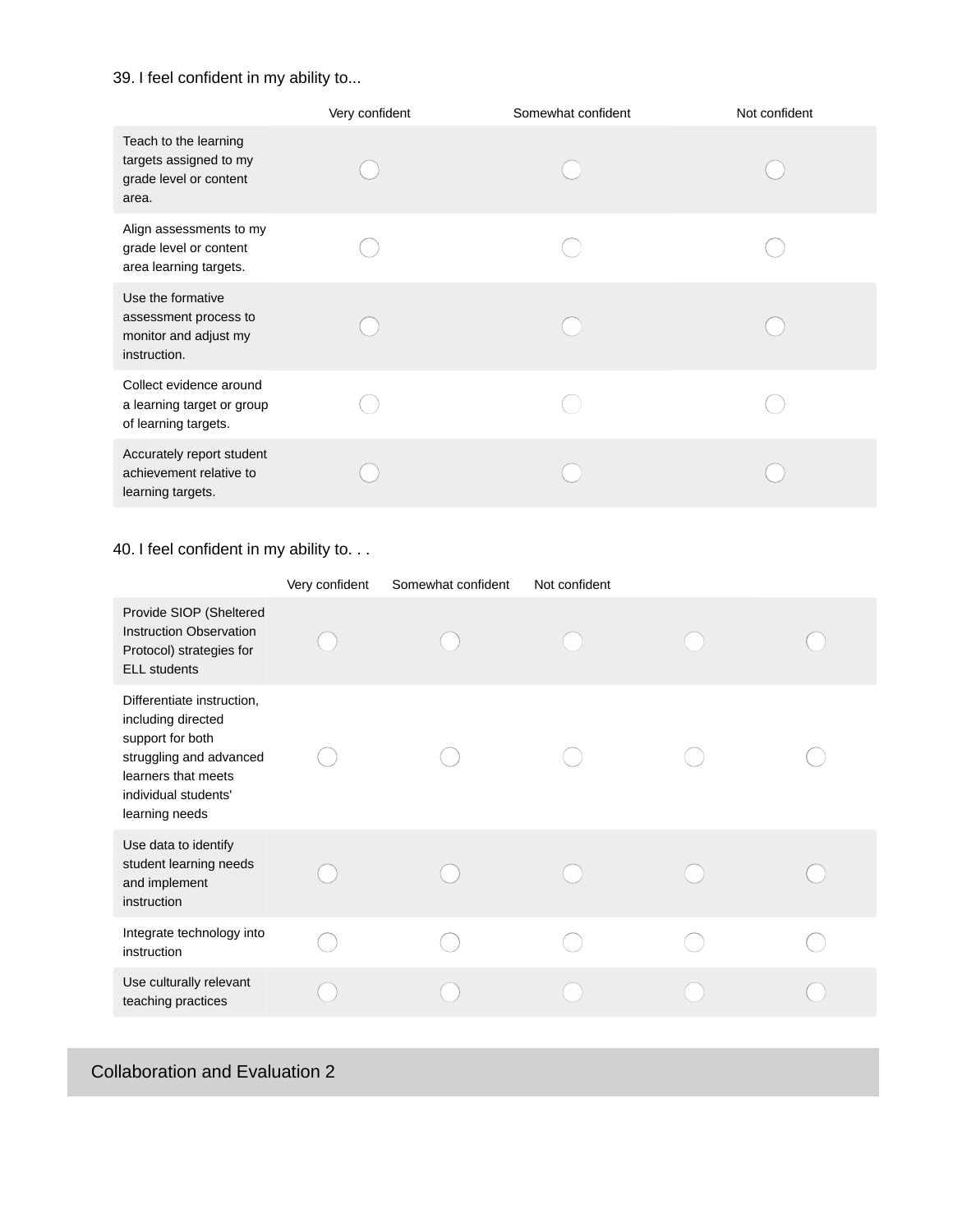41. I have sufficient time to collaborate with my colleagues.

Strongly agree

Agree

Disagree

Strongly disagree

42. Collaboration with my colleagues in learning teams has had a positive impact on my instructional practices.

| Strongly agree                          |
|-----------------------------------------|
| Agree                                   |
| Disagree                                |
| Strongly disagree                       |
| I do not collaborate with my colleagues |
|                                         |

43. The 5D+ Instructional Framework and the feedback I have received from my principal on the framework has helped me improve my instructional practices.

| Strongly agree    |
|-------------------|
| Agree             |
| Disagree          |
| Strongly disagree |
| Don't know        |

Second Location: Professional Development

44. The school-level professional development I participated in this year has improved my instructional practice.

- Strongly agree
- Agree
- Disagree

Strongly disagree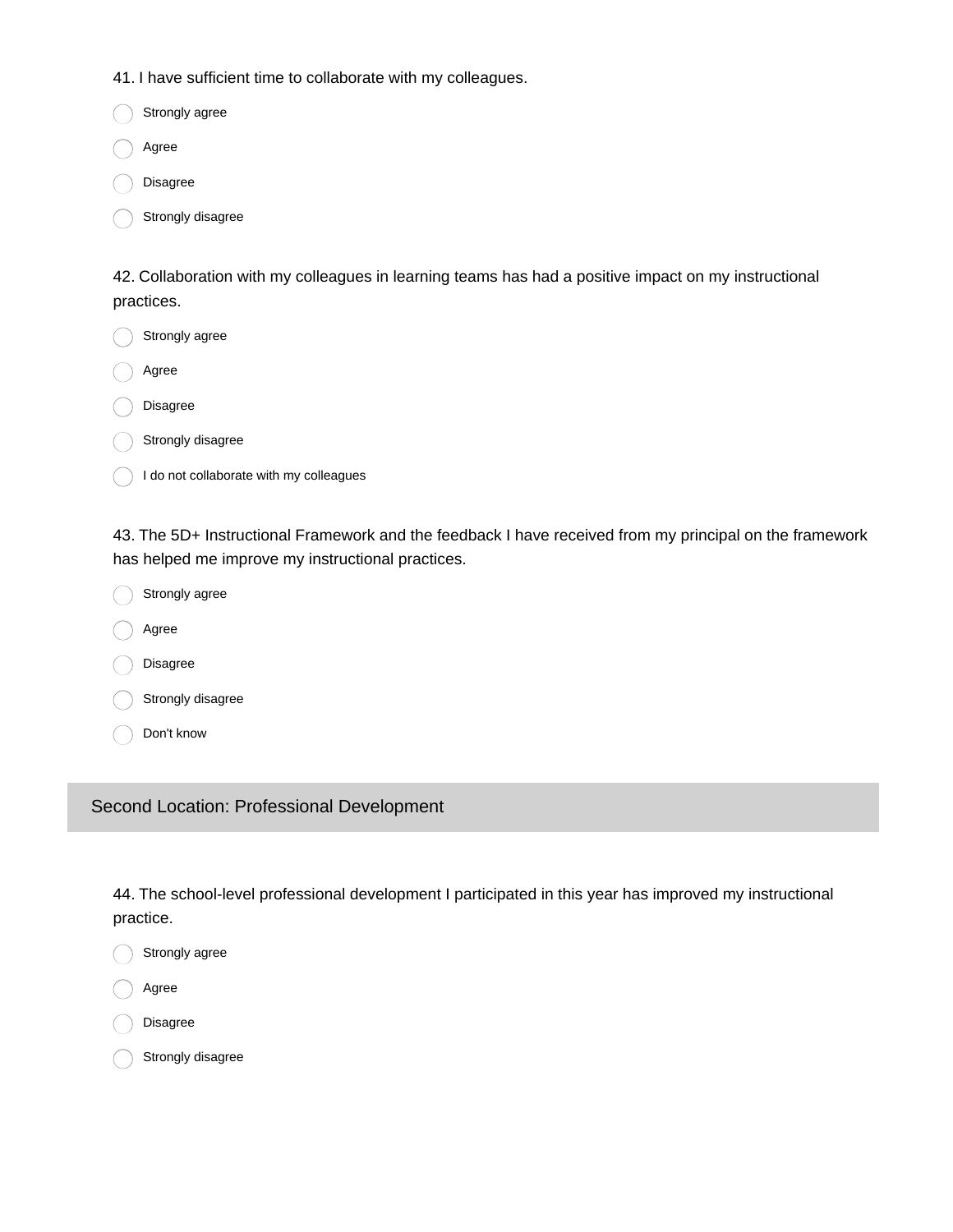45. Please state whether you agree or disagree with the following statements.

|                                                                                   | <b>Strongly Agree</b> | Agree | <b>Disagree</b> | <b>Strongly Disagree</b> | I do not participate<br>in Wednesday<br>collaboration and<br>professional<br>development. |
|-----------------------------------------------------------------------------------|-----------------------|-------|-----------------|--------------------------|-------------------------------------------------------------------------------------------|
| Wednesday teacher-<br>directed collaboration is<br>improving my practice.         |                       |       |                 |                          |                                                                                           |
| Wednesday<br>administrator-directed<br>collaboration is<br>improving my practice. |                       |       |                 |                          |                                                                                           |
| Wednesday Week 3<br>professional<br>development is<br>improving my practice.      |                       |       |                 |                          |                                                                                           |

46. Please add any comments on Wednesday Early Release professional development. (Optional.)

### Technology 2

47. My school has the necessary technology available to support my work.

Strongly agree

Agree

Disagree

Strongly disagree

48. I have easy access to data to identify student learning needs and monitor student growth.

Strongly Agree

Agree

Disagree

Strongly disagree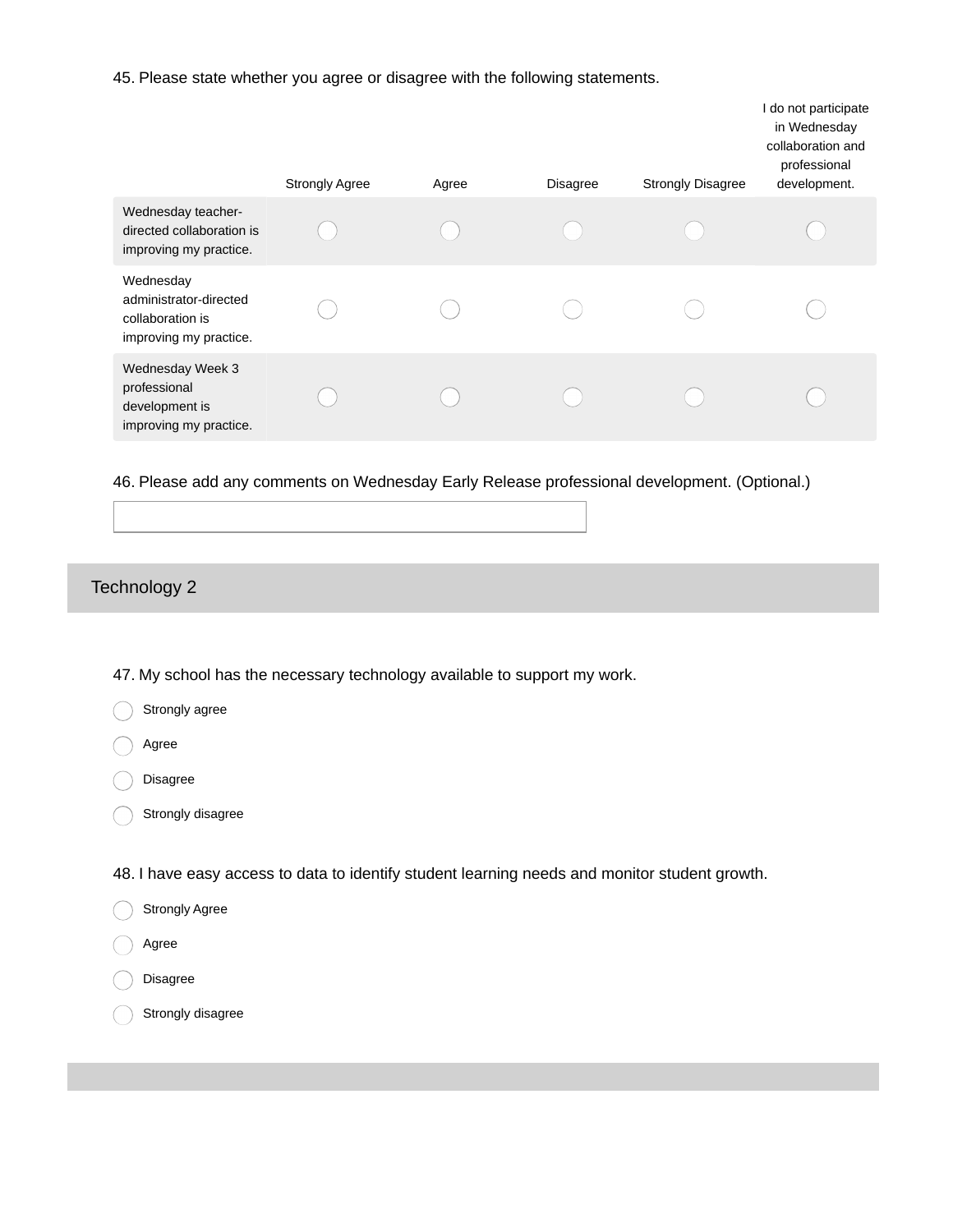49. Please rate the extent to which you agree with each statement below.

|                                                                                                               | Strongly agree | Agree | <b>Disagree</b> | Strongly disagree |  |
|---------------------------------------------------------------------------------------------------------------|----------------|-------|-----------------|-------------------|--|
| I feel welcome and<br>accepted at my place of<br>work.                                                        |                |       |                 |                   |  |
| I am well-informed about<br>what is going on in my<br>school or department.                                   |                |       |                 |                   |  |
| There are opportunities<br>for my voice to be heard<br>in school-<br>wide/department-wide<br>decision making. |                |       |                 |                   |  |
| I generally feel safe at<br>my school or<br>department this year.                                             |                |       |                 |                   |  |

### Workplace Satisfaction 2

50. Overall, I am satisfied with my work environment.

- Strongly agree
- Agree

Disagree

Strongly disagree

51. What grade would you give your own school or District department for the quality of its work?

- $\bigcap$  A  $\bigcirc$  B  $\bigcirc$  c  $\bigcirc$  D
- $\bigcap$  F

#### Demographics--Optional

**The following demographic questions are optional. They will help us learn if staff members of all backgrounds and identities receive respect and fair treatment in our District. Your principal or administrator will not be able to see individual responses to these or any other questions. This**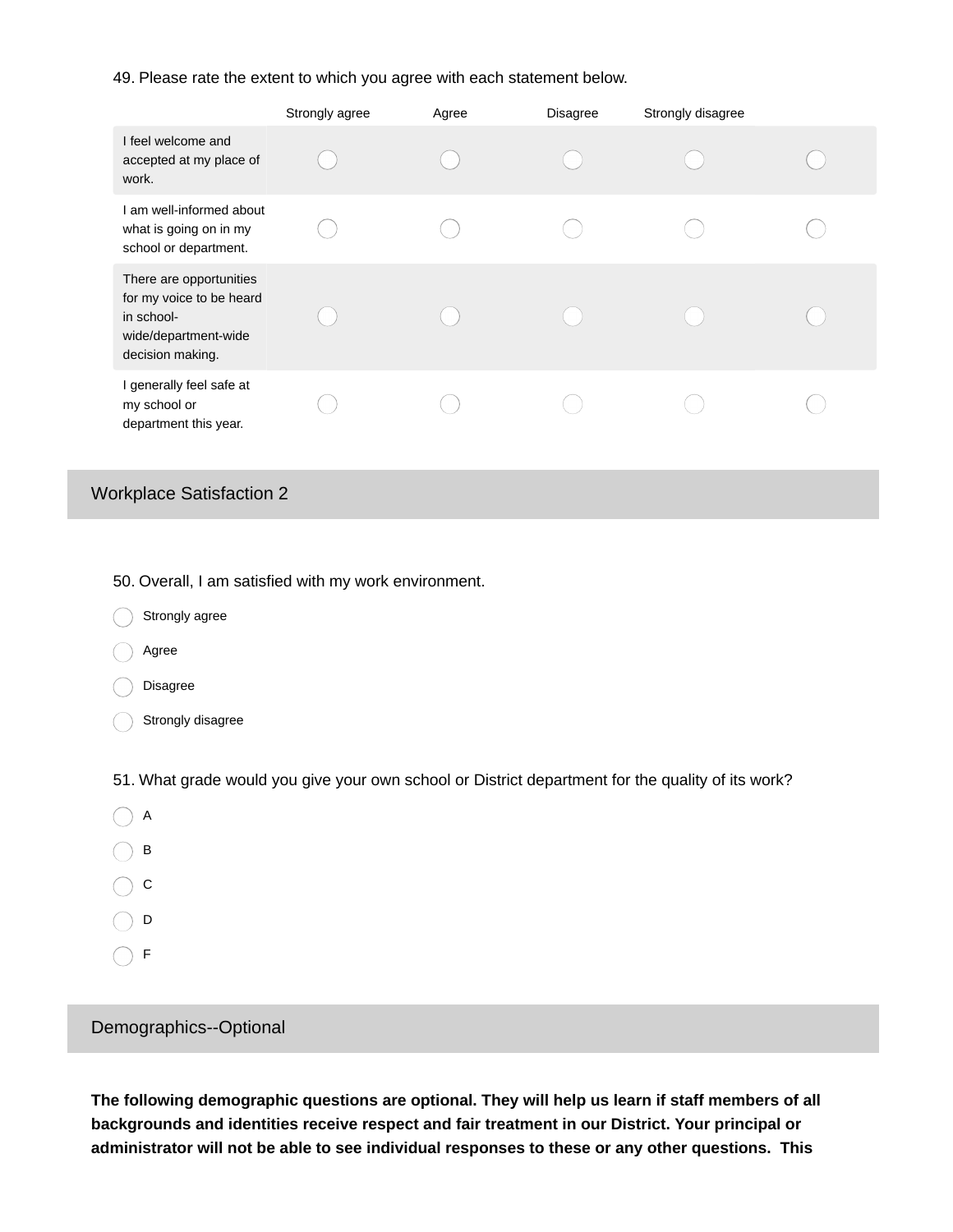**data is only used for analysis on groups of 30 or more staff members. For example, if there were only 17 women working in the district, we would not provide a summary of how women answered survey questions.**

If you do not wish to report this information, please click the next button to either end the survey, or **take it for the additional school/department you work for.**

| 52. Are you Hispanic/ Latino(a)?                                              |
|-------------------------------------------------------------------------------|
| Yes                                                                           |
| No                                                                            |
| Prefer not to say                                                             |
|                                                                               |
| Demographics--Optional                                                        |
|                                                                               |
| 53. (Optional) How do you identify your race/ethnicity? (Mark all that apply) |
| Asian                                                                         |
| Black/African-American                                                        |
| Native American/Alaskan Native                                                |
| Pacific Islander                                                              |
| White                                                                         |
| Prefer not to say                                                             |
| Other (please specify)                                                        |
|                                                                               |
|                                                                               |

### Demographics--Optional

|  | 54. (Optional) How do you identify your gender? |  |
|--|-------------------------------------------------|--|
|  |                                                 |  |
|  |                                                 |  |

Female

Male

Non-binary/ third gender

Prefer not to say

Prefer to self-describe